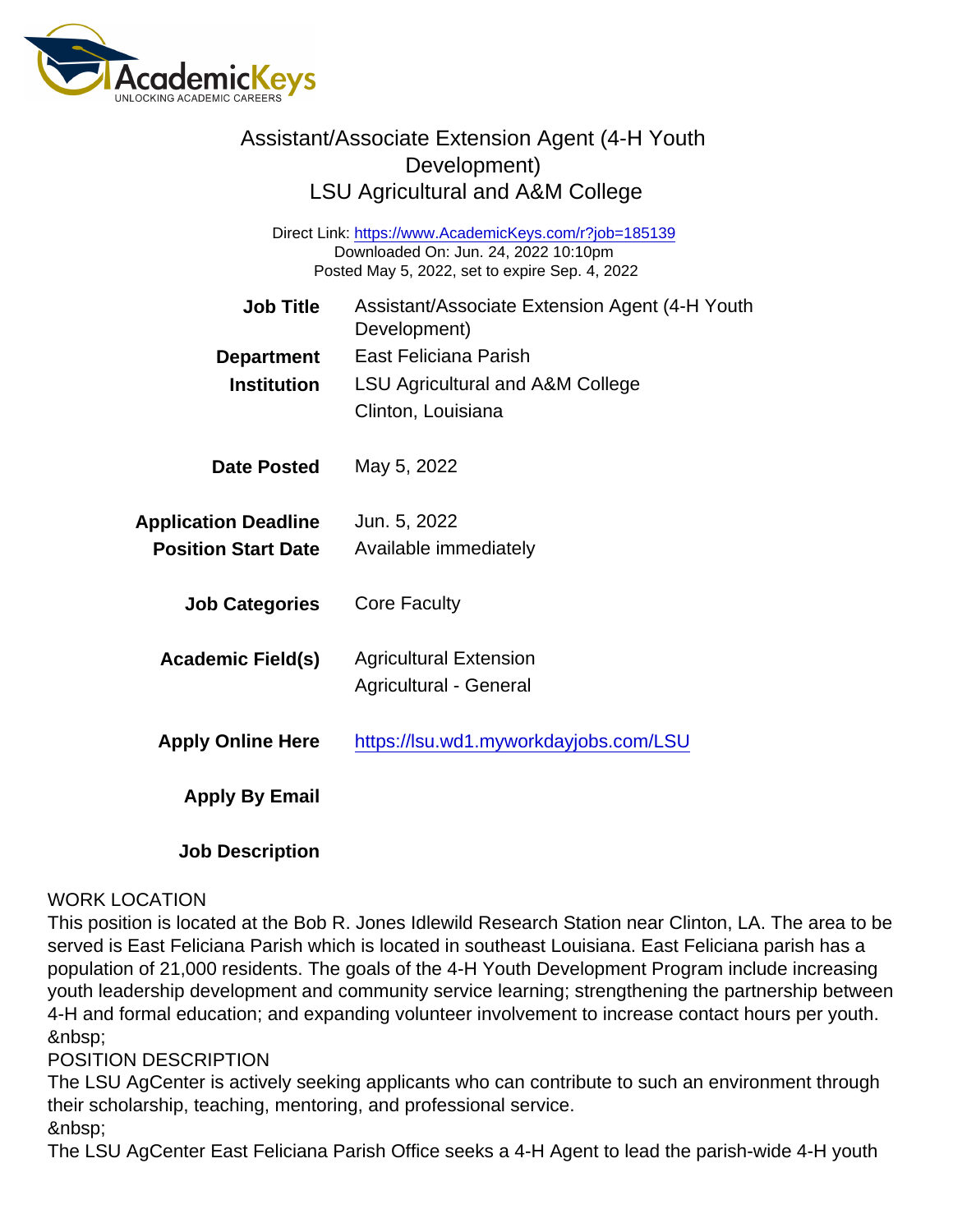Direct Link: <https://www.AcademicKeys.com/r?job=185139> Downloaded On: Jun. 24, 2022 10:10pm Posted May 5, 2022, set to expire Sep. 4, 2022

development program. You must demonstrate the ability to work effectively with culturally, ethnically, and socioeconomically diverse audiences. Applicant must have abilities to build and maintain effective working relationships with 4-H adult volunteers, the East Feliciana Parish 4-H Advisory Committee, community-based and grassroots organizations, and peers in the LSU AgCenter organization. You will also provide strong leadership in the development of the adult volunteer system and youth-focused life skills educational content that is engaging and relevant to the audience. You will be part of a team that works together in support of initiatives designed to promote and support agriculture and strong families. &nbsp:

As a LSU AgCenter faculty member, you will also: work with agencies and organizations to assist or lead cooperative and interdisciplinary projects, both in the parish and through multi-parish efforts; provide service to schools outside of 4-H programming; develop creative works in support of programming, including presentations, professional posters, and web-based education; write scholarly publications related to the field of expertise; and participate in professional associations and service activities for the LSU AgCenter. You will document efforts through an annual plan of work (POW) and report of accomplishment. For those being hired as an Assistant/Associate agent you will be expected to attain promotion and tenure per LSU AgCenter guidelines. 

What you will do:

Plan, develop, teach, evaluate, and report on youth educational programs that meet the needs of the parish's diverse population in coordination with the East Feliciana Parish 4-H Program and in alignment with the strategic direction of the Louisiana 4-H Youth Development program.

Deliver youth development programming through 4-H community clubs, special interest clubs/groups, school enrichment, day camps, after school programs, and other events and activities, emphasizing leadership, community service, and workforce development to name a few.

Coordinate youth and volunteer involvement in multi-parish, state, regional, and the national 4-H program and events.

Build and lead a strong volunteer base through recruitment, screening, training, and managing adult volunteers, including competency building using state and national 4-H research-based methods. Teach and equip volunteers in educational methods to guide and support 4-H member projects in science, technology, engineering, and math (STEM), including animal sciences, environmental education, robotics, and agriculture, as well as the arts, entrepreneurship, career development, leadership, nutrition, healthy living, and citizenship.

Assess and identify opportunities for volunteers to serve in management and leadership roles; then recruit, train, and use volunteers in those roles.

Ensure the volunteer screening process is implemented and up to date and oversee all aspects of 4-H program risk management as directed by Louisiana 4-H Headquarters and local policies. Develop program delivery strategies that include the use of deliberately focused virtual platforms.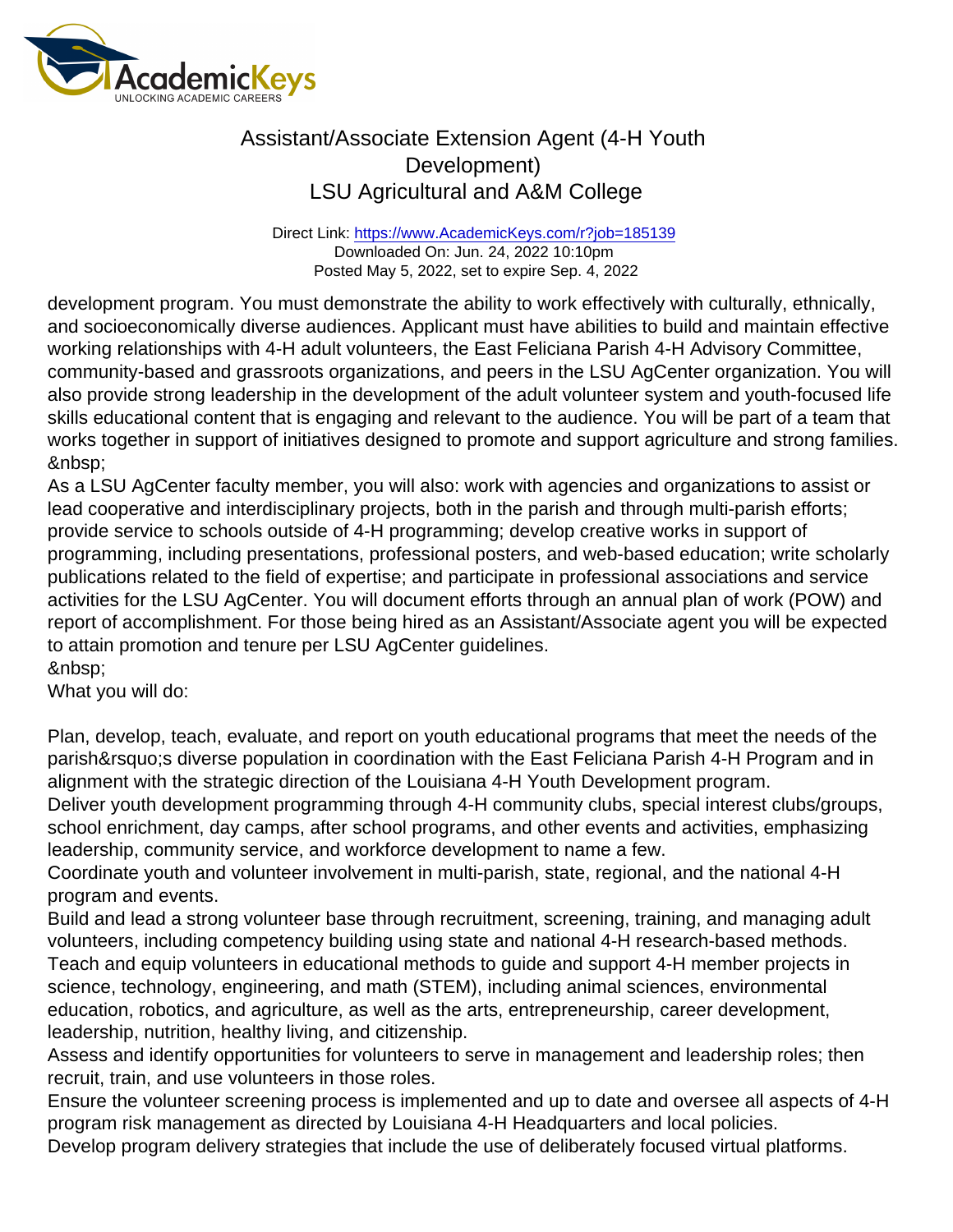Direct Link: <https://www.AcademicKeys.com/r?job=185139> Downloaded On: Jun. 24, 2022 10:10pm Posted May 5, 2022, set to expire Sep. 4, 2022

Employ up to 25% virtual programming as appropriate within parish technology resources and stakeholder needs.

Encourage and support health equity programming and systems for youth as resources are available. Use a needs assessment to target programs focused on youth, reflecting the parish's diverse population and the unique educational needs of East Feliciana Parish.

Collaborate and develop strategic partnerships with parish and governmental departments, local businesses, and social service agencies to provide diverse and innovative educational opportunities for positive youth development.

Use resourcefulness, creativity, enthusiasm, and innovativeness to strengthen current educational programs while reviewing and implementing new policies, maintaining enrollments and records, assessing risks, communicating effectively across social media platforms, managing the program' sfinancial resources, and creating educational materials.

Seek and manage financial resources to support 4-H programming and ensure all financial policies are followed as instructed by LSU AgCenter and 4-H Foundation guidelines.

Follow all LSU AgCenter policies and best practices regarding affirmative action, program development, program evaluation, and reporting.

Develop and implement a communication plan for 4-H program participants, families, volunteers, and stakeholders using effective and contemporary approaches, including current social media.

Write content for various media sources (e.g., newspapers, radio, newsletters, web, social media) to promote programs, report on programs, and educate the public.

DESIRED KNOWLEDGE, SKILLS, AND ABILITIES

Demonstrated organizational skills.

Effective written and verbal communication skills.

Ability to use social media in a variety of formats.

Comfort presenting in front of small and large crowds.

Experience establishing solid partnerships.

Highly self-motivated.

Innovative audience engagement and development.

Demonstrated skills in partnership development and project management.

Experience creating lesson plans, developing instructional materials, and applying teaching methods appropriate for the audience.

Experience managing volunteers.

Experience working in multicultural settings and coursework/training on multicultural topics.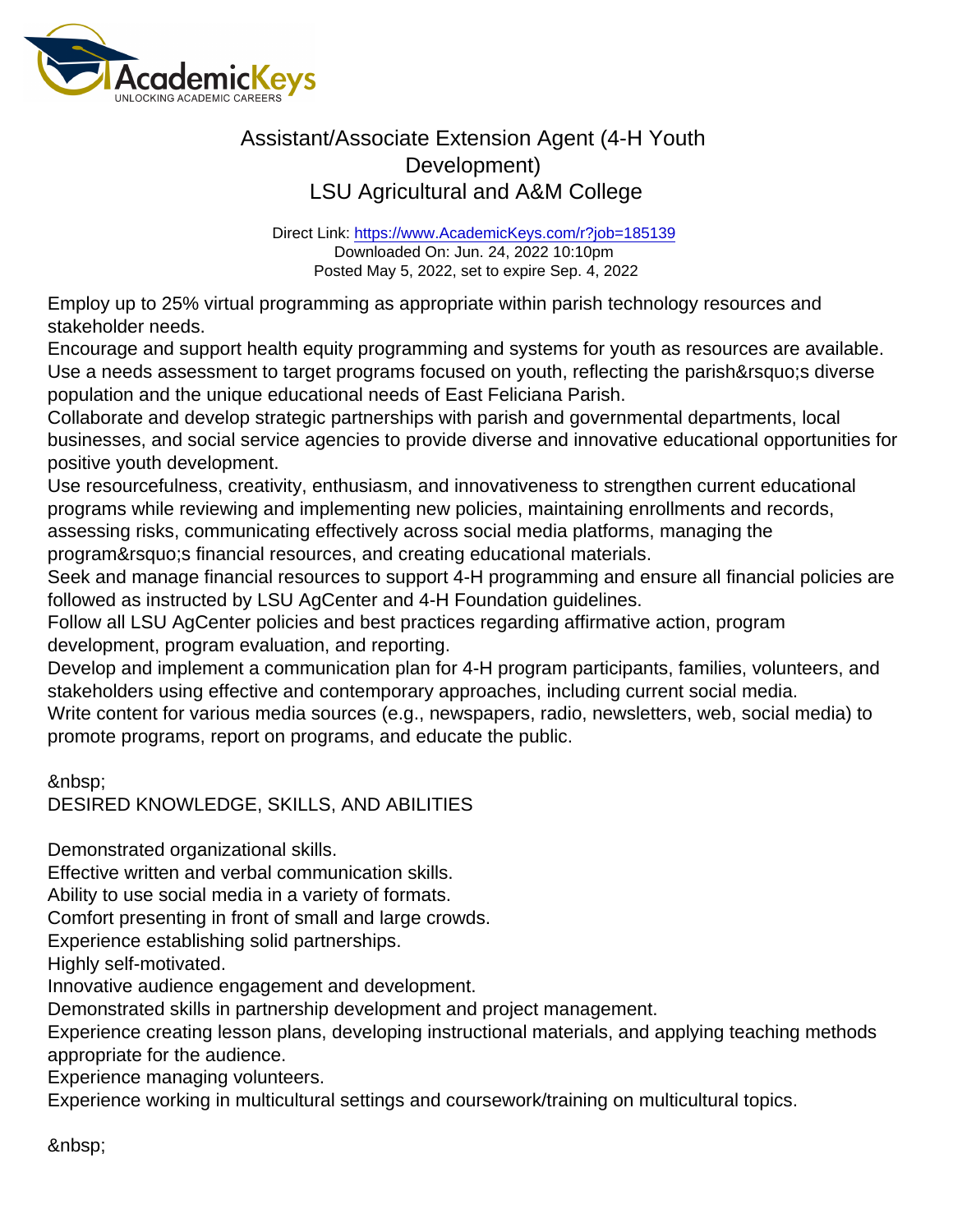Direct Link: <https://www.AcademicKeys.com/r?job=185139> Downloaded On: Jun. 24, 2022 10:10pm Posted May 5, 2022, set to expire Sep. 4, 2022

#### QUALIFICATION REQUIREMENTS

A baccalaureate degree in education, vocational education, agricultural sciences, family, and consumer sciences/human ecology, biological or social sciences, recreation and leisure studies or closely related areas. Must have an undergraduate degree with an overall grade-point average of at least 2.5 (all GPA requirements based on a 4.0 system) and a 3.0 for graduate work attempted, if any, or master' sdegree with an overall grade-point average of at least 3.0 or a current grade-point average of at least 3.0 on at least 12 hours of graduate credit. The applicant must demonstrate effective oral and written communication skills. A Master's degree in a field listed above is desired. Experience in recruiting, training and supervising volunteers and experience in teaching and applying principles of leadership development to both youth and adults is also desired. Knowledge of public relations and the ability to cope with change are highly desirable characteristics. Ability to work with and through others is essential as is the ability to function with minimum supervision. 

#### SALARY AND BENEFITS: & nbsp;

Salary will be commensurate with qualifications and experience. The LSU AgCenter has an attractive benefits package with a wide variety of benefit options. Benefits offered include retirement, multiple medical insurance options, supplemental insurances (dental, life, long-term disability, accident, vision, long-term care, etc.), Tax Saver Flexible Benefits Plan (saves tax dollars on some child care and medical expenses), university holidays (14 per year, typically includes a week off at Christmas), generous annual (vacation) and sick leave benefits, Employee Assistance Program, and possible educational leave and tuition exemption for coursework at campuses of the LSU System. Specific benefits depend on job category, percent effort and length of employment. &nbsp:

#### CONDITIONS OF EMPLOYMENT:

A personal automobile and appropriate insurance coverage is required (travel allowance provided). Satisfactory completion of two specific graduate level extension courses is generally required in the first two years of employment. Additionally, a faculty member who does not have a related master' sdegree must complete a minimum of 15 hours of related graduate level coursework, which includes the two graduate courses referenced above, in order to be promoted to associate agent and such promotion must occur in the first seven years of employment. &nbsp:

DATE AVAILABLE: & nbsp; Upon completion of the selection process.

APPLICATION DEADLINE: & nbsp; June 5, 2022 or until a suitable candidate is identified 

APPLICATION PROCEDURE:

Qualified candidates must apply online at https://lsu.wd1.myworkdayjobs.com/LSU by attaching file(s) containing a curriculum vita, a letter of application, university transcripts, two letters of reference